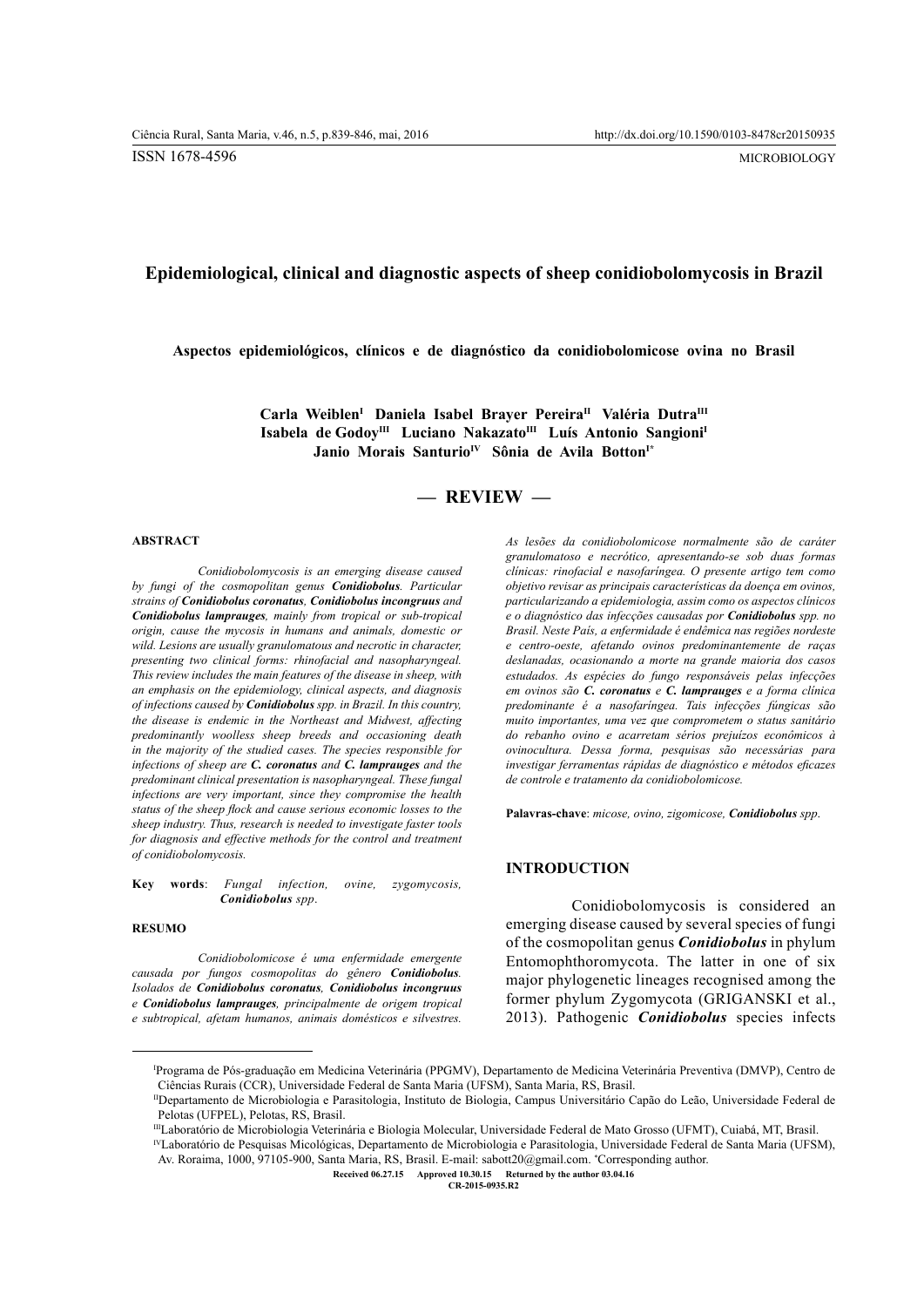human beings (TADANO et al., 2005;MICHAEL et al., 2009; KIMURA et al., 2011; BACHELET et al., 2014) as well as various species of domestic and wild animals (Table 1). The majority of *Conidiobolus* are non-pathogenic saprobes or opportunistic pathogens of arthropods and occur worldwide, but *Conidiobolus coronatus*, *Conidiobolus incongruus* and *Conidiobolus lamprauges* are the most frequent etiological agents of the conidiobolomycosis. Their pathogenic strains occur mainly in tropical and subtropical regions, in areas of high humidity, particularly in Africa (EL-SHABRAWI et al., 2014); however, cases have been reported worldwide (Table 1), including Brazil (Table 2).

Conidiobolomycosis is characterized by granulomatous and necrotic lesions and it shows two clinical manifestations: rhinofacial and nasopharyngeal infection (SILVA et al., 2007a,b; RIET-CORREA et al., 2008). In recent years, there is an increasing number of case reports of disease affecting woolless sheep flocks in Brazil, especially in the Northeast and Midwest regions (Table 2). This fact evidences that the epidemiological conditions in the country are favorable for proliferation and maintenance of the fungus in the environment.

Brazilian sheep industry is becoming increasingly widespread and it is characterized by two aspects of production, including meat and skin (mainly the Northeast region) and meat and wool (especially in the South region) (IBGE, 2002). The conidiobolomycosis in sheep flocks compromises the health status of the herd and causes economic losses to sheep breeding, since mortality and lethality rates

| Table 1- Reported cases of conidiobolomycosis in animal species from outside Brazil. |  |  |  |
|--------------------------------------------------------------------------------------|--|--|--|
|                                                                                      |  |  |  |
|                                                                                      |  |  |  |

| Species                  | Number<br>of<br>affected hosts | Country/Year of disease<br>occurrence or reported | Organism                  | Site of infection                                         | Outcome      | Reference |
|--------------------------|--------------------------------|---------------------------------------------------|---------------------------|-----------------------------------------------------------|--------------|-----------|
| Dog                      |                                | United States/1994                                | Conidiobolus spp.         | Skin                                                      | D            | 1         |
|                          |                                | United States/1996                                | Conidiobolus spp.         | Oral                                                      | $\mathbb{R}$ | 2         |
|                          | 1                              | United States/2006                                | Conidiobolus spp.         | Pulmonary                                                 | R            | 3         |
|                          | 1                              | United States/2014                                | C. incongruus             | Pulmonary                                                 | D            | 4         |
|                          |                                |                                                   |                           |                                                           |              |           |
| Deer                     | 1                              | Australia/1997                                    | C. incongruus             | Disseminated                                              | D            | 5         |
|                          |                                | United States/2009                                | C. incongruus             | Disseminated                                              | D            | 6         |
|                          |                                |                                                   |                           |                                                           |              |           |
|                          | 1                              | United States/1989                                | C. lamprauges             | Nasopharyngeal                                            | D            | 7         |
|                          | 1                              | United States/1996                                | C. coronatus <sup>*</sup> | Nasopharyngeal                                            | D            | 8         |
| Horse                    |                                | United States/2001                                | C. coronatus              | Granulomatous tracheitis                                  | R            | 9         |
|                          | 1                              | United States/2001                                | C. coronatus              | Nasopharyngeal                                            | $\mathbb{R}$ | 10        |
|                          | $\overline{2}$                 | United States/2003                                | C. coronatus              | Nasopharyngeal                                            | $\mathbb{R}$ | 11        |
|                          |                                |                                                   |                           |                                                           |              |           |
| Llama                    | 1                              | United States/1992                                | C. coronatus              | Nodular<br>dermatosis<br>in<br>external nares/Respiratory | RI           | 12        |
|                          | 1                              | United States/1994                                | C. coronatus              | Granulomatous dermatitis<br>and nasal commitment          | D            | 13        |
| Non<br>human<br>primates | 1                              | United States/1982                                | Conidiobolus spp.         | Disseminated                                              | D            | 14        |
|                          | 700                            | Australia/1992                                    | C. incongruus             | Rhinofacial                                               | D            | 15        |
| Sheep                    | 5/200                          | Australia/1992                                    | C. incongruus             | Rhinofacial<br>$(n=1)$<br>and<br>Rhinocerebral (n=4)      | D            | 16        |
|                          | 1/60                           | Trinidad/2001                                     | Conidiobolus spp.         | Rhinocerebral                                             | D            | 17        |

<sup>1</sup>HILLIER et al. (1994), <sup>2</sup>BAUER et al. (1997), <sup>3</sup>HAWKINS et al. (2006), <sup>4</sup>MACKEY et al. (2015), <sup>5</sup>STEPHENS & GIBSON (1997),<br><sup>6</sup>MADSON et al. (2009), <sup>7</sup>HUMBER et al. (1989), <sup>8</sup>ZAMOS et al. (1996), <sup>9</sup>STEIGER & WILLI <sup>11</sup>TAINTOR et al. (2004), <sup>12</sup>MOLL et al. (1992), <sup>13</sup>FRENCH & ASHWORTH (1994), <sup>14</sup>MIGAKI & TOFT (1982), <sup>15</sup>CARRIGAN et al. (1992), <sup>16</sup>KETTERER et al. (1992), <sup>17</sup>MORRIS et al. (2001). D=Died. R=Recovered. RI=Remaining infection. <sup>\*</sup>Case was not confirmed with culture.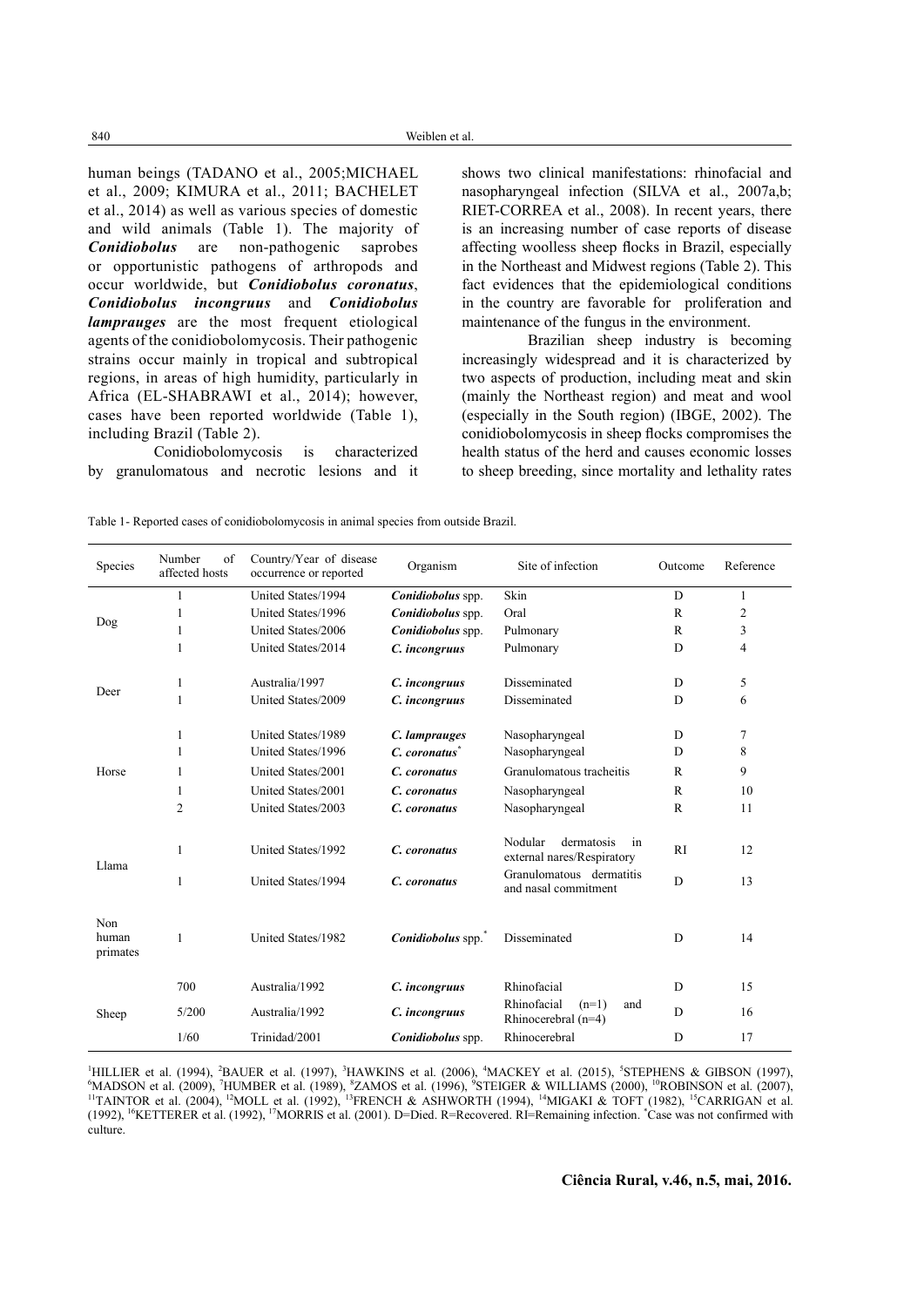reach 100% (SILVA et al., 2007a,b; RIET-CORREA et al., 2008, MENDONÇA et al., 2012; AGUIAR et al., 2014). These issues justify the concern about the occurrence of the disease in Brazilian sheep herds. Thus, this review describes the main epidemiological and clinical features, as well as the diagnostic methods relevant to conidiobolomycosis in sheep in Brazil.

### Etiological agents

*Conidiobolus* genus belongs to the kingdom Fungi, Phylum Entomophthoramycota and Entomophthorales order (GRIGANSKI et al., 2013). Morphologically, *Conidiobolus* spp. have hyaline, coenocytic hyphae or shorter hyphal bodies, although septa may be more infrequentthanl the older parts of the mycelium (CHAYAKULKEEREE et al., 2006). Rounded dilations are often seen at the ends of hyphae and these enlargements have been also described in case of conidiobolomycosis (KETTERER et al., 1992; SILVA et al., 2007b, BOABAID et al., 2008). These fungi are characterized by producing asexual spores, which are relatively large globose

Table 2- Epidemiological and clinical aspects of ovine conidiobolomycosis outbreaks reported in Brazil, 1979-2014.

| State/year of<br>disease occurrence | Clinical form  | Affected<br>sheep $(n)$                                                                | Total of<br>sheep $(n)$                                                           | Lethality % | <b>Breed</b> | Climatic<br>condition of<br>the region<br>(month of<br>the year) <sup>*</sup> | <b>Conidiobolus</b><br>species     | Reference      |
|-------------------------------------|----------------|----------------------------------------------------------------------------------------|-----------------------------------------------------------------------------------|-------------|--------------|-------------------------------------------------------------------------------|------------------------------------|----------------|
| MG/1979                             | NI             | $\overline{3}$                                                                         | NI                                                                                | NI          | SI/MN        | NI                                                                            | Conidiobolus spp.                  | $\mathbf{1}$   |
| PB/2001                             | Rhinofacial    | 5                                                                                      | 80                                                                                | 100         | SI           | Feb-May                                                                       | Conidiobolus spp.                  | $\overline{2}$ |
| PI/2002/2003/2004                   | Nasopharyngeal | 157 (2002)<br>152 (2003)<br>212 (2004)<br>173.66<br>(average of<br>number of<br>cases) | 6380 (2002)<br>6115 (2003)<br>6086 (2004)<br>6194 (mean<br>of exposed<br>animals) | 100         | SI/MN        | Apr-Jun                                                                       | C. coronatus                       | 3              |
| PB/2004                             | Nasopharyngeal | 8                                                                                      | 140                                                                               | 100         | SI/Ca        | Jan-May                                                                       | Conidiobolus spp.                  | $\overline{2}$ |
| SC/2006                             | Nasopharyngeal | 6                                                                                      | 75                                                                                | 100         | SI           |                                                                               | Dec-May** C. lamprauges            | $\overline{4}$ |
| MT/2006-2012                        | Rhinofacial    | $\overline{2}$                                                                         | NI                                                                                | 100         | SI           | Jan-Jan                                                                       | C. lamprauges                      | 5              |
| MT/2007                             | Nasopharyngeal | 12                                                                                     | 40                                                                                | 100         | SI           | Jan-Jun**                                                                     | Conidiobolus spp.                  | 6              |
| RS /2007                            | Nasopharyngeal | $\mathbf{1}$                                                                           | 30                                                                                | 100         | Tx           | Jan-Apr                                                                       | Conidiobolus spp.                  | 7              |
| PE/2009                             | Nasopharyngeal | 5                                                                                      | 29                                                                                | 100         | NI           |                                                                               | Apr-May** <i>Conidiobolus</i> spp. | 8              |
| PB/RN/2009-2012                     | Rhinofacial    | 299<br>$17^{#}$                                                                        | 1333                                                                              | 100         | SI/CB        | $Mar/2009 -$<br>$\mathrm{Dez}/2012^{**}$                                      | Conidiobolus spp.                  | 9              |
| MT/NI                               | Nasopharyngeal | 9                                                                                      | NI                                                                                | NI          | SI           | NI                                                                            | C. lamprauges                      | 10             |

Brazilian States: MG=Minas Gerais; MT=Mato Grosso; PB=Paraíba; PE=Pernambuco; PI=Piauí; RN=Rio Grande do Norte; RS=Rio Grande do Sul; SC=Santa Catarina. NI=no informed. SI=Santa Inês. MN=Morada Nova. Ca=Cariri.Tx=Texel. CB=Cross breed. \* All of those regions reported high pluviometric precipitation and high humidity periods; including the presence of considerable amounts of decaying vegetation.<sup>\*\*</sup>In those reports the sheep were in **Brachiaria** spp. pastures. <sup>#</sup>Concomitant conidiobolomycosis and pythiosis. <sup>1</sup>SILVA et al. (2010), <sup>2</sup>RIET-CORREA et al. (2008), <sup>3</sup>SILVA et al. (2007<sup>a,b</sup>), <sup>4</sup>FURLAN et al., (2010), <sup>5</sup>UBIALI et al. (2013), <sup>5</sup>BOABAID et al. (2008), <sup>7</sup>PEDROSO et al. (2009), <sup>8</sup>MENDONÇA et al. (2012), <sup>9</sup>AGUIAR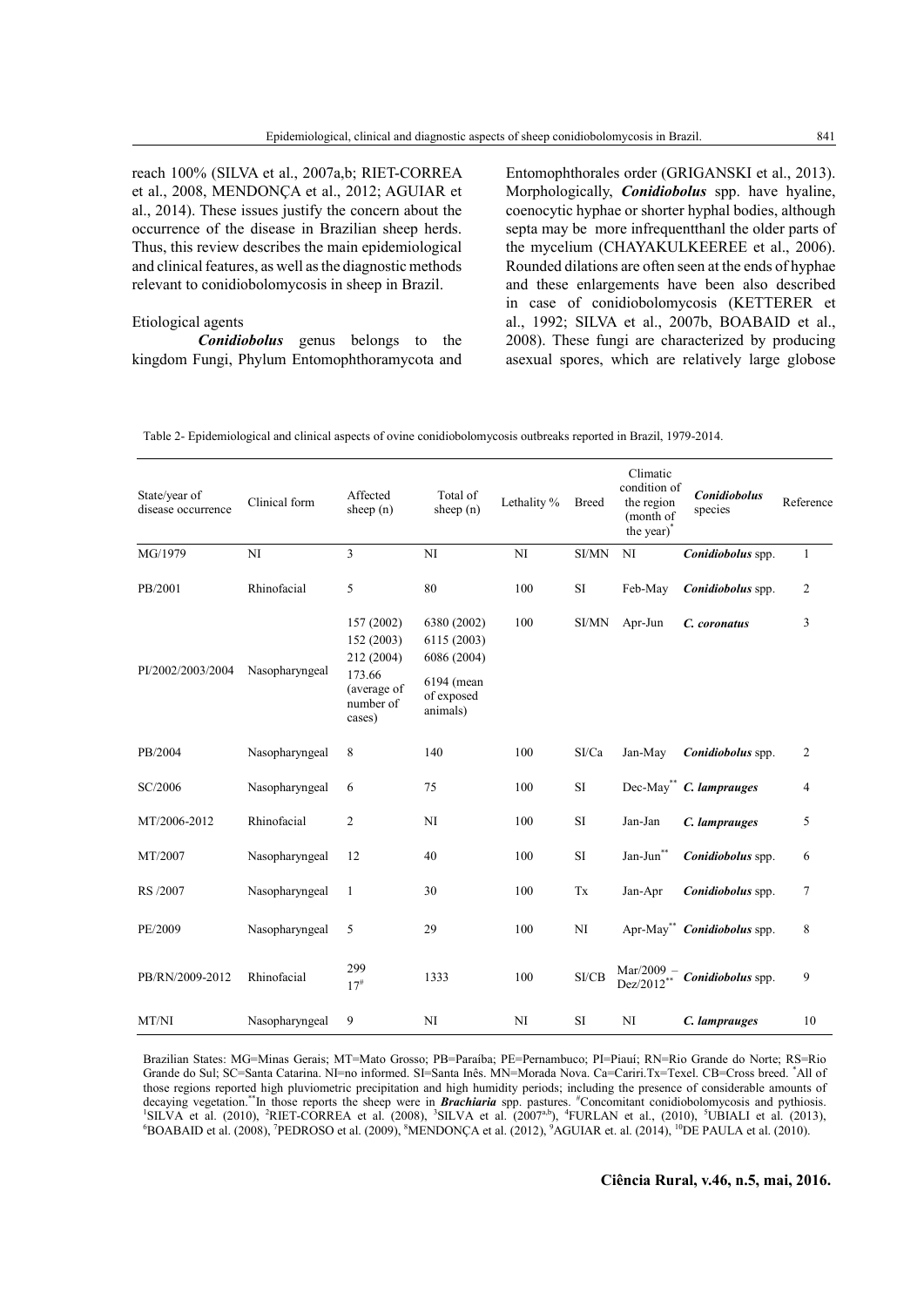conidia borne singly on conidiophores and forcibly discharged. In general, these conidia have basal buds (*papillae*) with rounded and prominent shape (SIDRIM & ROCHA et al., 2008). However, sexual spores (zygospores) in cultures are different among the three known mammalian pathogenic *Conidiobolus* species. *C. lamprauges* has smaller zygospore than *C. incongruus* and has often only a single large homogeneous globule inside the mature conidia. Conversely, *C. incongruus* has various small globules inside it's mature conidia. In *C. coronatus*  zygospore are absent (VILELA et al., 2010), but sometimes characteristic villose resistant spores are formed by conidia.

Species of *Conidiobolus* pathogens have the ability to assimilate carbohydrates and grows well at 37°C (CHAYAKULKEEREE et al., 2006). SILVA et al. (2012) also reported that *C. lamprauges*  when exposed to temperature of 37°C overexpresses enolase, suggesting that this enzyme has potential involvement in host-pathogen relationship and virulence of this fungus. GODOY et al. (2014) suggest that *C. lamprauges* produces a range of proteins that are related to thermoregulation triggered by the high temperature of the host.

### Epidemiology

Conidiobolomycosis cases were described in tropical regions such as: Africa, South America, Central America, and Asia (CHAYAKULKEEREE et al., 2006; EL-SHABRAWI et al., 2014). In Brazil, the disease is considered endemic in flocks of the Northeast and Midwest regions, being reported in ovine in the states of Piauí (SILVA et al., 2007a,b), Paraíba (RIET-CORREA et al., 2008), Pernambuco (MENDONÇA et al., 2012), and Mato Grosso (BOABAID et al., 2008; DE PAULA et al., 2010). Sporadic cases were also reported in ovine in the Southern region, in the states of Santa Catarina (FURLAN et al., 2010) and Rio Grande do Sul (PEDROSO et al., 2009). In Brazil the occurrence of conidiobolomycosis has ranged from 0.1 to 17.2% and the lethality rate always was 100% (SILVA et al., 2007a, b; MENDONÇA et al., 2012).

Table 2 lists the ovine conidiobolomycosis outbreaks reported in Brazil, including the years 1979 to 2014. Epidemiological conditions that determined the occurrence of the disease in sheep in the country were generally associated with periods of high rates of rainfall, temperatures between 19ºC and 36°C, high relative humidity and increased decaying plant matter on the environment (SILVA et al., 2007a; BOABAID et al., 2008; PEDROSO et

al., 2009; FURLAN et al., 2010; MENDONÇA et al., 2012). Such conditions favor the proliferation of the fungus and, consequently, increase environmental contamination and predispose susceptible animals to inhalation of conidia. In three outbreaks the animals were in *Brachiaria* spp. pastures (BOABAID et al., 2008; FURLAN et al., 2010; MENDONÇA et al., 2012). This type of vegetation might increase the fungus proliferation in the environment, since this vegetation produces considerable amount of organic matter being an ideal substrate for fungal growth. In all reports, the disease was observed in the period from December to June, coinciding with the hottest and humid periods in all regions where there were reports of sheep conidiobolomycosis (Table 2).

The main mode of infection involves inhalation, ingestion and dermal exposure to conidia of these fungi (DE PAULA et al., 2010). The most common route of infection is by inhalation of conidia present in the grazing (HUMBER et al., 1989). These authors observed that the conidia might be ejected to a height of more than two centimeters from the soil. Thus, these conidia might reach the nasal mucosa. Another route of contamination might be due to injury caused by sharp plants contaminated with conidia (KETTERER et al., 1992). SILVA et al. (2007a) suggested that the prevalence of the disease in sheep might be related to the grazing habits of these animals favoring the inhalation of conidia.

#### Clinical manifestations

Ovine conidiobolomycosis is clinically manifested by the following forms: rhinofacial and nasopharyngeal (rhinopharyngeal) infection. The clinical course for both clinical forms varies from 1 to 5 weeks. The rhinofacial infection commonly affects the nasal vestibule, the mucocutaneous union of the nose, the upper lip, the skin of the muzzle, the proximal region of the face and the hard palate (SILVA et al., 2008a, b; RIET-CORREA et al., 2008). However, the animals affected by the nasopharyngeal form usually show apathy, progressive weight loss, serous to mucosa and/or bleeding nasal secretion, as well as breathing difficulty and fever. The involvement of the ethmoid region, nasal turbinates, paranasal sinuses, soft palate, orbit, pharyngeal muscles, and lymph nodes also have been described in this clinical form. The lesion may progress to the eye socket determining unilateral exophthalmia and several ocular injuries (RIET-CORREA et al., 2008; SILVA et al., 2007a,b).

Table 2 shows that the predominant clinical presentation in sheep conidiobolomycosis outbreaks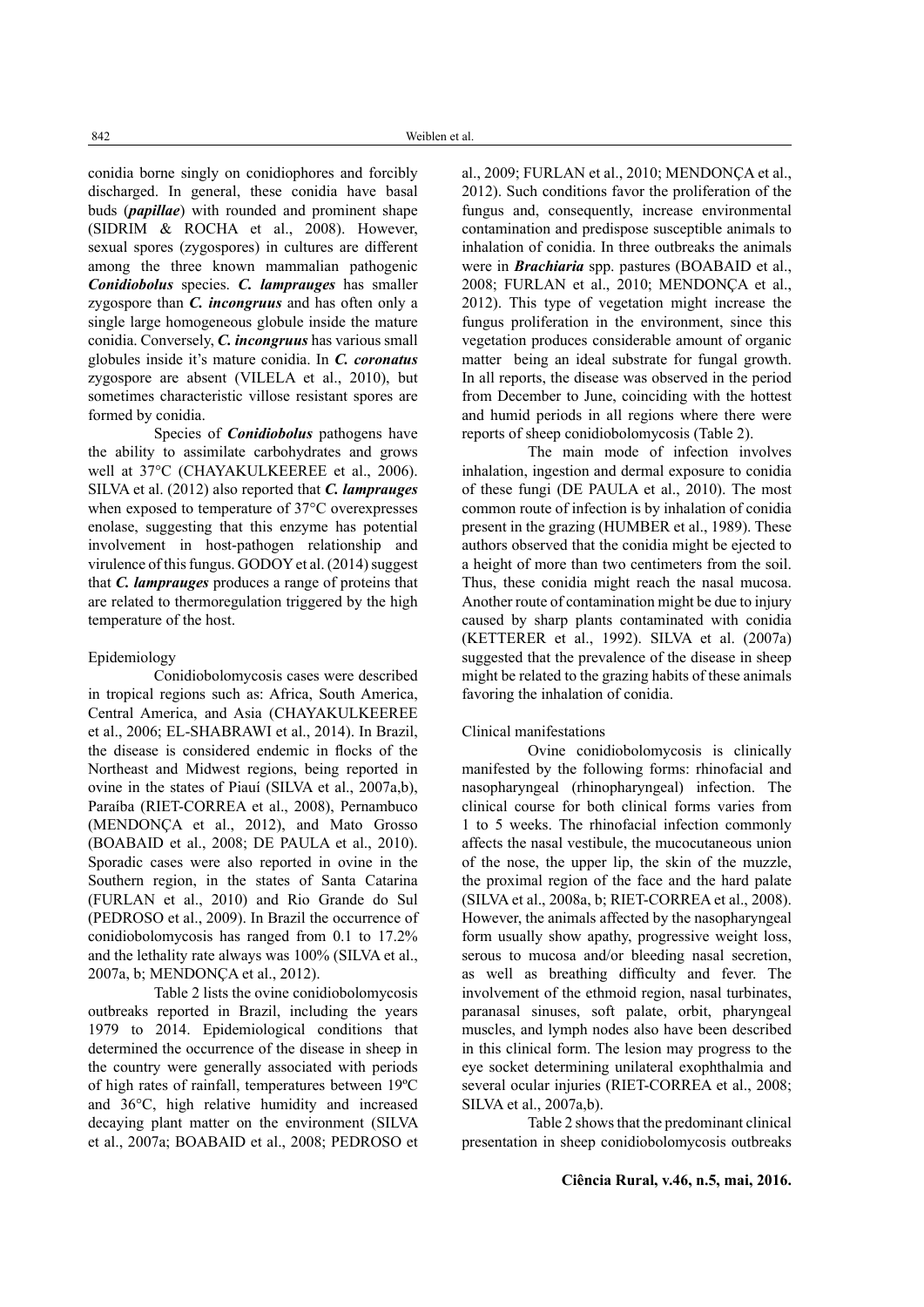reported in Brazil was nasopharyngeal. It was also observed that in the described outbreaks, both clinical forms of the disease did not occur concurrently, except in a single outbreak (UBIALI et al., 2013). In these outbreaks, the main species identified were *C. lamprauges* and *C. coronatus*. According to UBIALI et al. (2013) infections caused by *C. lamprauges* were mainly related to nasopharyngeal form. Nevertheless, the same authors reported *C. lamprauges* in both clinical forms of sheep in Mato Grosso state.

The disease caused by *C. incongruus* is rare and has not been described in sheep in Brazil. However, this agent has medical importance (EL-SHABRAWI et al., 2014) and it was reported in ovine in Australia (KETTERER et al., 1992; CARRIGAN et al., 1992) and in dogs in United States of America (MACKEY et al., 2015).

## Diagnosis

The definitive diagnosis of ovine conidiobolomycosis includes clinical and pathological findings associated with the mycological diagnosis involving the isolation and identification of the etiological agent.

## Mycological diagnosis

The fungal growth on Sabouraud Dextrose Agar (SDA) or Potato Dextrose Agar (PDA) is usually evident after 5 days at 37°C and produces colonies that are wrinkled, white or pigmented (DE PAULA et al., 2010). On SDA, the colonies at the beginning are flat, glabrous, waxy and cream color (DE PAULA et al., 2010; VILELA et al., 2010), subsequently they became wrinkled and yellowed. On PDA, the colonies are thin, flat and smooth, with pleats in the center (VILELA et al., 2010). Microscopically, *Conidiobolus* spp. present large conidia (diameter 25 to 45μm), pyriform to spherical, born singly on unbranched conidiophores and expelled violently from these structures. In general, these conidia have basal buds (papillae) with rounded and prominent shape (SIDRIM & ROCHA et al., 2008).

# Pathological diagnosis: macroscopic and microscopic aspects

# Macroscopic aspects

In nasopharyngeal form of sheep conidiobolomycosis, macroscopically there is the proliferation of whitish or yellowish tissue, irregular, friable of granular consistency located in ethmoid and nasal septum. Frequently, the eye socket may be affected, causing craniofacial asymmetry and exophthalmia. In addition, an obstruction of the nasal meatus with retention of mucopurulent exudate in the frontal sinuses was observed. An irregular nodular proliferation obstructing the choanae, as well as infiltration of the cribriform plate and eye socket causing the protrusion of the eyeball were also reported. Lesions spread to the brain, lungs, lymph nodes, kidneys, heart, and gallbladder were noticed (SILVA et al., 2007b; RIET-CORREA et al., 2008; BOABAID et al., 2008; FURLAN et al., 2010; MENDONÇA et al., 2012).

RIET-CORREA et al. (2008) reported the rhinofacial infection of sheep conidiobolomycosis in the Brazilian state of Paraíba. In this form, gross lesions were characterized by the presence of dark brown ulcerated areas in the nasal mucosa, extending from mucocutaneous region into the nasal vestibule. The mucosa of the hard palate also showed a large ulcerated area, involving the gums and premolars. The cut surface of the nostrils and hard palate showed a brown or reddish spongy tissue with friable consistency. In this clinical form, lesions were not observed in other organs (e.g. the brain, lungs and lymph nodes) but they were reported in the nasopharyngeal form.

### Microscopic aspects

On histopathological examination, the lesions of conidiobolomycosis sheep stained with hematoxylin-eosin were characterized by multifocal granulomas with a central necrosis area and eosinophilic granular appearance (RIET-CORREA et al., 2008). Inside the granulomas there were negatively stained structures representing the fungal hyphae surrounded by abundant Splendore-Hoeppli material. The necrotic areas were often surrounded by inflammatory cells, particularly eosinophils, neutrophils, mononuclear cells, multinucleated giant cells, and epithelioid macrophages (SILVA et al., 2007b; BOABAID et al., 2008; RIET-CORREA et al., 2008). Estructures as Hypha could be observed within giant cells (SILVA et al., 2007b; MENDONÇA et al., 2012). With Gomori's methenamine silver stain of these lesions, numerous thick hyphae were observed. These structures were rarely septate, irregular in shape, with black contoured wall, sometimes with bulbous dilatation in the extremities (SILVA et al., 2007b; BOABAID et al., 2008; RIET-CORREA et al., 2008; FURLAN et al., 2010; MENDONÇA et al., 2012).

According to DE PAULA et al. (2010) the pathological aspects of conidiobolomycosis have been similar to other zygomycoses described, as well as pythiosis. All of these illnesses are characterized by the formation of granulomatous lesions and are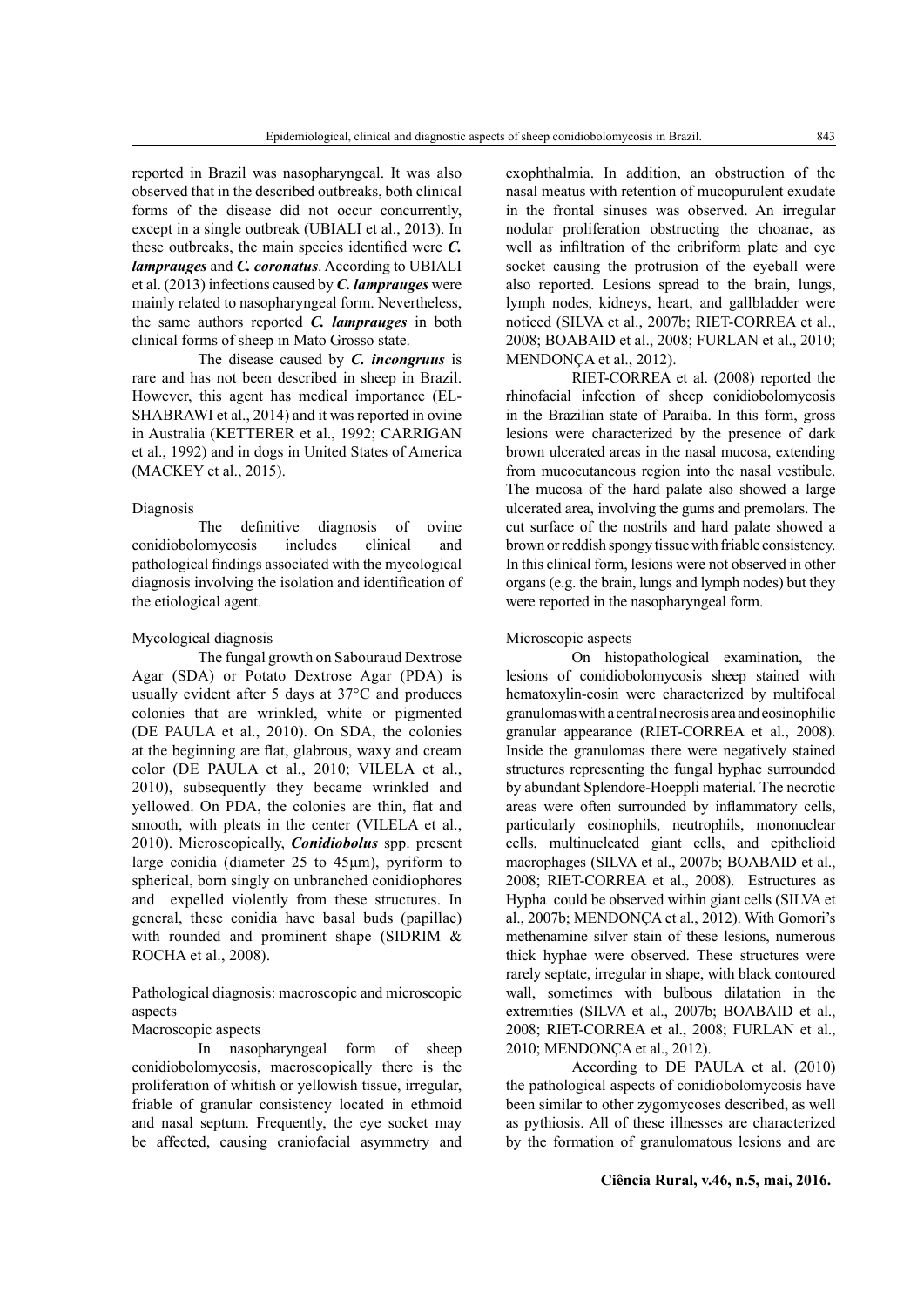difficult to treat. Consequently, it is necessary to conduct a careful differential diagnosis.

Serological and molecular diagnosis

UBIALI et al. (2013) utilized immunohistochemistry with polyclonal serum to perform a differential diagnosis of granulomatous rhinitis in sheep. Previously, SILVA et al. (2010) used this technique to confirm the fungal etiology of conidiobolomycosis in ovine. Several authors have suggested the use of molecular biology assays to search DNA sequences of conserved genes in fungal samples, including polymerase chain reaction (PCR) and DNA sequencing of intergenic regions (internal transcribed spacer, ITS) and ribosomal DNA units (18S, 5.8S and 28S rDNA) (DE PAULA et al., 2010; BOTTON et al., 2011; SILVEIRA et al., 2013). DE PAULA et al. (2010) and SILVEIRA et al. (2013) proposed the use of PCR to amplify the 18S rDNA region of pathogenic *Conidiobolus*. SILVEIRA et al. (2013) confirmed the difficulty in identifying this microorganism in fungal culture, which was possible only in 26.6% from clinical samples. These authors also highlighted the importance of the use of molecular techniques for the definitive diagnosis of ovine conidiobolomycosis.

## Differential diagnosis

For a long time, conidiobolomycosis in ovine was erroneously diagnosed as enzootic ethmoid tumor (SILVA et al., 2007a). However, the enzootic nasal tumor also known as enzootic nasal adenocarcinoma is a contagious chronic disease of goats and sheep, with viral etiology (retrovirus). Macroscopically, it is presented as unilateral or bilateral masses, pale, friable, located in the region of the ethmoid turbine and adjacent areas. Microscopically, the lesions may present features of adenomas to adenocarcinomas, usually classified as low malignancy adenocarcinoma (PORTELA et al., 2010).

Another relevant disease to be considered as differential diagnosis of conidiobolomycosis is pythiosis. In sheep, pathogenic *Conidiobolus* and *Pythium insidiosum* may be associated with rhinofacial rhinitis and nasopharyngeal infection; however, it is observed that conidiobolomycosis lesions in general are associated with the nasopharynx and these lesions have an aspect of a yellow or white firm mass (AGUIAR et al., 2014). In contrast, pythiosis is associated with the rhinofacial region with production of necrotic and friable tissues (SANTURIO et al., 2008; UBIALI et al., 2013). Additionally, significant morphological differences are observed among the lesions caused by both microorganisms. Conidiobolomycosis shows an evident pattern of multifocal granulomatous lesion

with wide hyphae (diameter of 7-30 $\mu$ m) surrounded by an abundant amount of Splendori-Hoeppli material. Again, in contrast, in pythiosis there is a marked caseous necrosis and thinner hyphae when compared to hyphae of pathogenic *Conidiobolus*, and surrounded by discrete Splendori-Hoeppli reaction (RIET-CORREA et al., 2008; PORTELLA et al., 2010; UBIALI et al., 2013).

#### Therapeutic approaches

The late diagnosis and the lack of a standard protocol of treatment for this fungal infection are factors that may contribute to the high lethality of *Conidiobolus* spp. infection (SILVA et al., 2007a). So far, no drug or chemical has been completely effective in the treatment of conidiobolomycosis (RIET-CORREA et al., 2008; KIMURA et al., 2011; SILVA et al., 2012). VALLE et al. (2001) proposed a combination of triazoles, itraconazole and fluconazole, in the treatment of rhinomycosis by *C. coronatus* in humans; however, there are no reports of any effective treatment in sheep. HAWKINS et al. (2006) described a successful treatment with itraconazole employed in a dog with fungal pneumonia caused by a pathogenic *Conidiobolus*. Later, TONDOLO et al. (2013) performed *in vitro* susceptibility to the assay against isolates of *C. lamprauges* from sheep using amphotericin B, azoles, echinocandins, and terbinafine. These authors concluded that only terbinafine was active against this fungus and the microorganism demonstrated resistance or reduced susceptibility to the other antifungal drugs evaluated.

# **CONCLUSION**

Ovine conidiobolomycosis is an endemic disease in Brazil, especially in the Northeast and Midwest regions, affecting predominantly the woolless sheep. The occurrence of the disease is related to climate conditions of these regions. *C. coronatus* and *C. lamprauges* are responsible for the sheep infections in Brazil.

Further information about the epidemiology of conidiobolomycosis, as well as the virulence factors and pathogenicity of the agent, is required in order to develop effective control and prevention measures of this important disease that affects sheep flocks in Brazil.

#### **ACKNOWLEDGEMENTS**

The authors thank for the financial support from Conselho Nacional de Desenvolvimento Científico e Tecnológico (CNPq) (Process 473162/2013-0). Additional acknowledgedments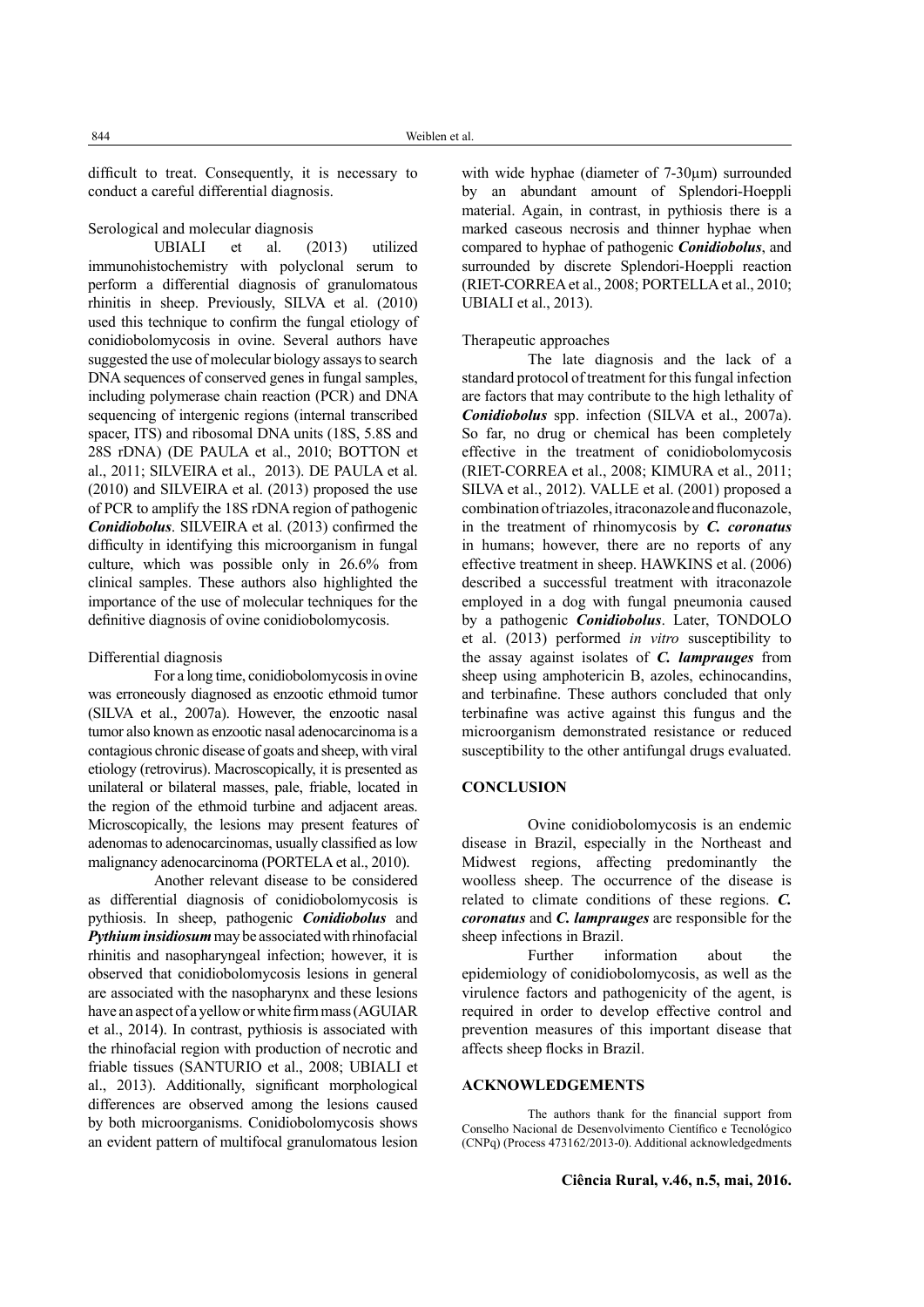to Fundação de Amparo à Pesquisa do Estado do Rio Grande do Sul (FAPERGS) and Coordenação de Aperfeiçoamento de Pessoal de Nível Superior (CAPES).

## **REFERENCES**

AGUIAR, G.M.N. et al. Epidemiological aspects of conidiobolomycosis in sheep in the Northeastern Brazilian semiarid region. **Ciência Rural**, v.44, n.12, p.2210-2216, 2014. Available from: <http://dx.doi.org/10.1590/0103-8478cr20131472>. Accessed: June 30, 2015. doi: 10.1590/0103-8478cr20131472.

BACHELET, J.T. et al. Infection à *Conidiobolus coronatus* révélée par une tumeur de la face. **Revue de Stomatologie, de Chirurgie Maxillo-faciale et de Chirurgie Orale**, v.115, n.2, p.114-117, 2014. Available from: <http://www.sciencedirect.com/science/ article/pii/S2213653313002759>. Accessed: May 20, 2015. doi: 10.1016/j.revsto.2013.12.003.

BAUER, R.W. et al. Oral conidiobolomycosis in a dog. **Veterinary Dermatology**, v.8, p.115-120, 1997.

BOABAID, F. M. et al. Conidiobolomycosis in sheep in the state of Mato Grosso, Brazil. **Pesquisa Veterinária Brasileira**, v.28, n.1, p.777-781, 2008. Available from: <http://www.scielo. br/scielo.php?pid=S0100-736X2008000100012&script=sci\_ arttext>. Accessed: May 20, 2015. doi: 10.1590/S0100- 736X2008000100012.

BOTTON, S. A. et al. Identification of *Pythium insidiosum* by nested PCR in cutaneous lesions of Brazilian horses and rabbits. **Current Microbiology**, v. 62, n. 4, p. 1225-1229, 2011. Available from: <http://link.springer.com/article/10.1007%2Fs00284-010-9781-4>. Accessed: May 20, 2015. doi: 10.1007/s00284-010-9781-4.

CARRIGAN, M. J. et al. Ovine nasal zygomycosis caused by *Conidiobolus incongruus.* **Australian Veterinary Journal**, v. 69, n.10, p. 237-240, 1992. Available from: <http://www.ncbi.nlm.nih. gov/pubmed/1445069>. Accessed: May 20, 2015.

CHAYAKULKEEREE, M. et al. Zygomycosis: the re-emerging fungal infection. **European Journal of Clinical Microbiology & Infectious Diseases**, v. 25, n.4, p.215-229, 2006. Available from: <http://link.springer.com/article/10.1007/s10096-006-0107-1>. Accessed: May 20, 2015.

DE PAULA, D. A. J. et al. Molecular characterization of ovine zygomycosis in central western Brazil. **Journal of Veterinary Diagnostic Investigation**, v. 22, n. 2, p. 274-277, 2010. Available from: <http://vdi. sagepub.com/content/22/2/274.long>. Accessed: May 20, 2015.

EL-SHABRAWI, M. H. F. et al. Entomophthoromycosis: a challenging emerging disease. **Mycoses**, v. 57, Suppl. 3, p.132-137, 2014. Available from: <http://onlinelibrary.wiley.com/doi/10.1111/ myc.12248/epdf>. Accessed: Sept. 18, 2015.

FRENCH, R. A.; ASHWORTH, C.D. Zygomycosis caused by *Conidiobolus coronatus* in a llama (*Lama glama*). **Veterinary Pathology**, v.31, n.1, p.120-122. 1994. Available from: <http:// Conidiobolomicosevet.sagepub.com/content/31/1/120.long>. Accessed: May 20, 2015.

FURLAN, F. H. et al. Conidiobolomycosis caused by Conidiobolus lamprauges in sheep in the state of Santa Catarina, Brazil. **Pesquisa Veterinária Brasileira**, v.30, n.7, p.529-532,2010.

Available from: <http://www.scielo.br/scielo.php?pid=S0100- 736X2010000700003&script=sci\_arttext>. Accessed: May 20, 2015. doi: 10.1590/S0100-736X2010000700003.

GODOY, I. et al. Differential expression of protein of the fungus *Conidiobolus lamprauges* cultivated at different temperatures. **Ciencia Rural**, v. 44, n. 3, p. 473-478, 2014. Available from <http://www.scielo.br/scielo.php?script=sci\_arttext&pid=S0103- 84782014000300014&lng=en&nrm=iso>. Accessed: Sept. 15, 2015. doi: 10.1590/S0103-84782014000300014.

GRYGANSKI, A. P. et al. Phylogenetic lineages in Entomophthoromycota. **Persoonia**, v. 30, n. 1, p.94-105, 2013. Available from: <http://www.ncbi.nlm.nih.gov/pmc/articles/PMC3734969/>. Accessed: Sept. 15, 2015. doi: 10.3767/003158513X666330.

HAWKINS, E. C. et al. Treatment of *Conidiobolus*sp. pneumonia with itraconazole in a dog receiving immunosuppressive therapy. **Journal of Veterinary Internal Medicine**, v.20, n.6, p.1479- 1482, 2006. Available from: <http://onlinelibrary.wiley.com/ doi/10.1111/j.1939-1676.2006.tb00769.x/abstract>. Accessed: May 20, 2015. doi: 10.1111/j.1939-1676.2006.tb00769.x.

HILLIER, A. et al. Canine subcutaneous zygomycosis caused by *Conidiobolus* sp.: a case report and review of conidiobolus infections in other species.**Veterinary Dermatology**, v.5, p. 205- 213, 1994.

HUMBER, R. A. et al. Equine zygomycosis caused by *Conidiobolus lamprauges*. **Journal of Clinical Microbiology**, v. 27, n.3, p. 573-576, 1989. Available from: <http://www.ncbi.nlm. nih.gov/pmc/articles/PMC267365/>. Accessed: May 20, 2015. doi:10.1080/01913120500482013.

IBGE (INSTITUTO BRASILEIRO DE GEOGRAFIA E ESTATÍSTICA). Available from: <http://www.ibge.gov.br/home/ estatistica/economia/agropecuaria/censoagro/default.shtm>. Accessed: May 20, 2015.

KETTERER, P.J. et al. Rhinocerebral and nasal zygomycosis in sheep caused by *Conidiobolus incongruus*. **Australian Veterinary Journal**, v. 69. n. 4, p. 85-87, 1992.

KIMURA, M. et al. Disseminated human conidiobolomycosis due to *Conidiobolus lamprauges*. **Journal of Clinical Microbiology**, v.49, n.2, p.752-756, 2011. Available from: <http://jcm.asm.org/ content/49/2/752.full>. Accessed: May 20, 2015. doi: 10.1128/ JCM.01484-10.

MACKEY, P.E. et al. Disseminated *Conidiobolus incongruus* in a dog: a case report and literature review. **Medical Mycology Case Reports**, v. 8, p. 24-28, 2015. Available from: <http:// www.elsevier.com/locate/mmcr>. Accessed: Jun. 04, 2015. doi:10.1016/j.mmcr.2015.02.005.

MADSON, D. et al. Systemic *Conidiobolus incongruus* infection and hypertrophic osteopathy in a white-tailed deer (*Odocoileus virginianus*). **Journal of Veterinary Diagnostic Investigation**. v. 21, p.167-170, 2009. Available from: <http://vdi.sagepub.com/ content/21/1/167.full.pdf+html>. Accessed: Sept. 18, 2015.

MENDONÇA, F.S. et al.Conidiobolomycosis in sheep in the state of Pernambuco. **Revista Brasileira de Medicina Veterinária**, v. 34, n. 3, p. 241-246, 2012. Available from: <http://www.rbmv.com. br/pdf\_artigos/07-11-2012\_10-42RBMV%20015.pdf>. Accessed: May 20, 2015.